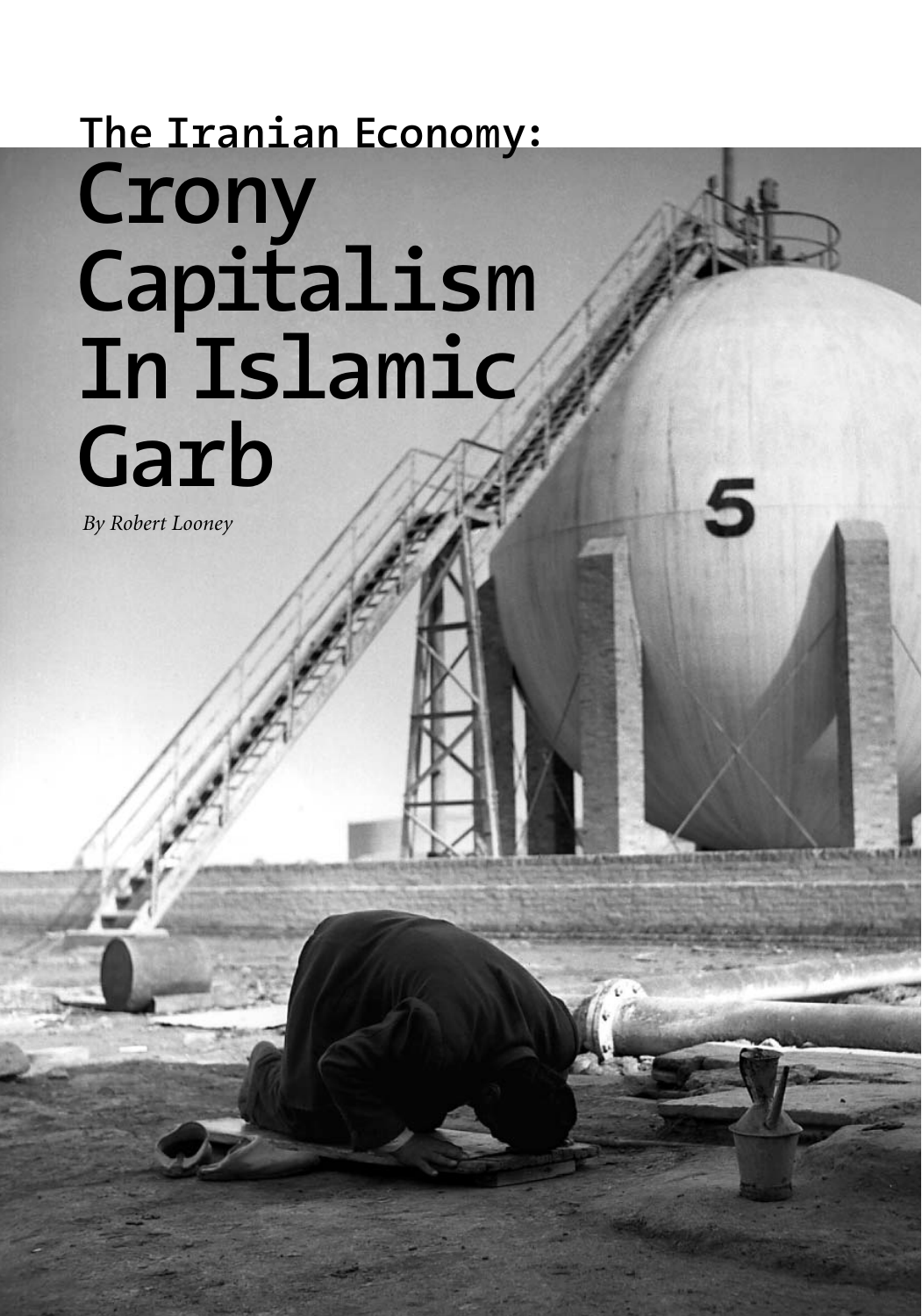

When asked what he was going to do about rising<br>rates of inflation in the new Islamic Republic of<br>Iran, Ayatollah Ruhollah Khomeini replied, "This<br>revolution is not about the price of watermelons." rates of inflation in the new Islamic Republic of Iran, Ayatollah Ruhollah Khomeini replied, "This revolution is not about the price of watermelons."

The Ayatollah may have meant what he said. But the practical matter of capturing and consolidating power after a bloody revolution is, indeed, about the price of watermelons – not to mention bread and meat – as well as about access to education, housing, medical care and jobs. And it is hard to argue with cynics who conclude that all the Iranian revolution has really accomplished is the replacement of one parasitic elite, which owed allegiance to the Shah, with another, which claims legitimacy as the flagbearer of radical Shiite Islam.

The data on Iran's economy paints a gloomy picture. While macroeconomic performance has improved in the past few years thanks to the dramatic increase in oil prices, the long-run pattern is one of decline.

At the time of the revolution in 1979, Iran had a GDP roughly equal to Spain's, pumped onetenth of the world's oil, and nurtured a vibrant middle class. Today, per capita income is one-third that of Spain, oil production is down by 30 percent, and the middle class is being squeezed by inflation, unemployment and stagnant wages.

Iran is facing many of the problems common to poor countries – most notably, a relatively young population made angry and restless by its grim economic prospects. Moreover, as in many other less-developed countries, dependence on naturalresource production wags the dog: oil revenues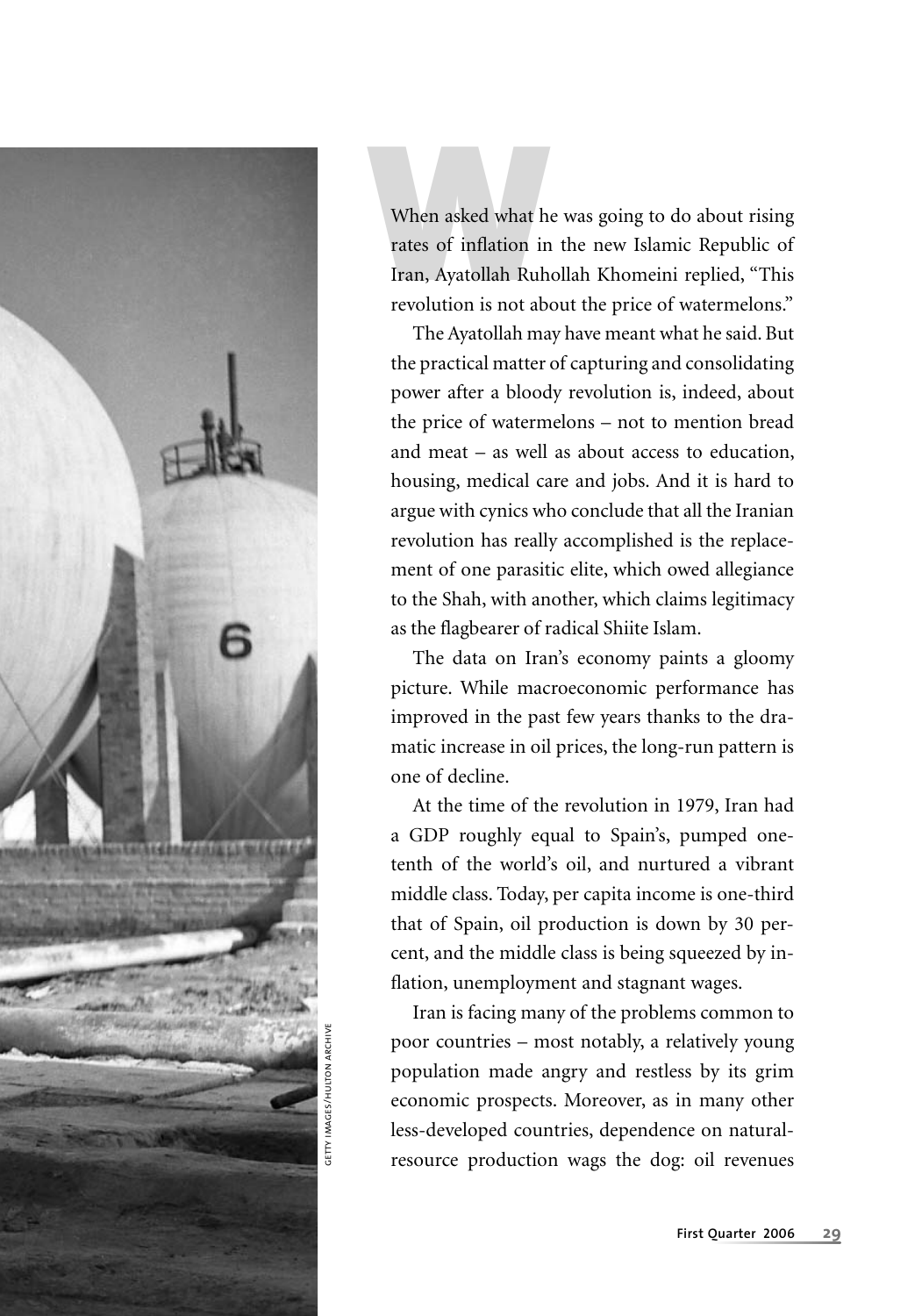represent the bulk of both government income and foreign exchange earnings in Iran, and thus give the officials and bureaucrats who control the petroleum industry disproportionate influence over the economy and the political system.

It should not be surprising, then, that Iran faces a familiar (and formidable) barrier to

### **IRAN BY THE NUMBERS**

| GDP at current exchange rate (2004)            |  | \$154 billion           |  |
|------------------------------------------------|--|-------------------------|--|
| GDP per person, purchasing power parity (2004) |  | \$7,700                 |  |
| GDP growth rate (2004)                         |  | 6.3 percent             |  |
| Inflation rate (2004)                          |  | 16 percent              |  |
| Labor force (2004)                             |  | 23 million              |  |
| Labor force in agriculture (2001)              |  | 30 percent              |  |
| Foreign direct investment (2003)               |  | \$120 million           |  |
| Exports of goods & services (2003, % of GDP)   |  | 24 percent              |  |
| Oil production (2004)                          |  | 3.9 million barrels/day |  |
| Domestic oil consumption (2004)                |  | 1.4 million barrels/day |  |
| Oil exports (2004)                             |  | 2.5 million barrels/day |  |
| Proven oil reserves                            |  | 131 billion barrels     |  |
| Population (2005)                              |  | 68 million              |  |
| Population below poverty line (2002)           |  | 40 percent              |  |
| Male literacy                                  |  | 86 percent              |  |
| Female literacy                                |  | 73 percent              |  |
| Life expectancy at birth (2003)                |  | 69.4 years              |  |
| Infant mortality (2004)                        |  | 42 per 1,000            |  |
|                                                |  |                         |  |

**sources:** CIA World Factbook, World Bank

growth: changes that diversified and decentralized the economy would weaken the ruling elite, and are thus bound to be bitterly resisted. Indeed, while every multilateral organization is pressing Iran to liberalize the domestic economy and open it to external economic forces, the tide appears to be moving in the opposite direction. Conservatives, whose hold on Parliament was recently strengthened by gains in what amounted to a rigged election, seem determined to extend state control – not to loosen it.

**ROBERT LOON EY teaches economics at the Naval Postgraduate School in Monterey, Calif.**

### **measuring underachievement**

A variety of international comparisons suggests just how much Iran would have to change to join the crowd of rapidly growing middle-income economies.

**Globalization.** The Globalization Index, produced by *Foreign Policy* and the A.T. Kearney consulting firm, ranks 62 countries (accounting for 96 percent of world output) by a variety of factors. In 2005, Iran placed dead last, behind laggards like Nigeria, Egypt and Peru.

When the results are viewed by subcategory, a somewhat more textured picture emerges. While Iran ranks 61st in "political engagement" (membership and activity in international organizations) and 62nd in "personal contact" (international travel and communications, financial remittances), it does somewhat better in the economic arena. For example, the Islamic Republic ranked 47th in trade openness and 48th in foreign direct investment. Still, it is plain that the Iranian economy must slog on without most of the benefits of international economic integration.

**Governance.** World Bank researchers recently ranked 199 countries on the quality of governance, based on six categories: voice and accountability, political stability and absence of violence, government effectiveness, regulatory quality, rule of law and control of corruption. By most of these criteria, Iran is in the bottom-quartile – and is not above average in any category. Moreover, between 1996 and 2002 the country lost ground in three categories – voice and accountability, political stability and government effectiveness. And it ranks in the bottom decile in regulatory quality, a critical factor in the development of an efficient market-based economy.

**Economic Freedom.** The Index of Economic Freedom, compiled by the Heritage Foun-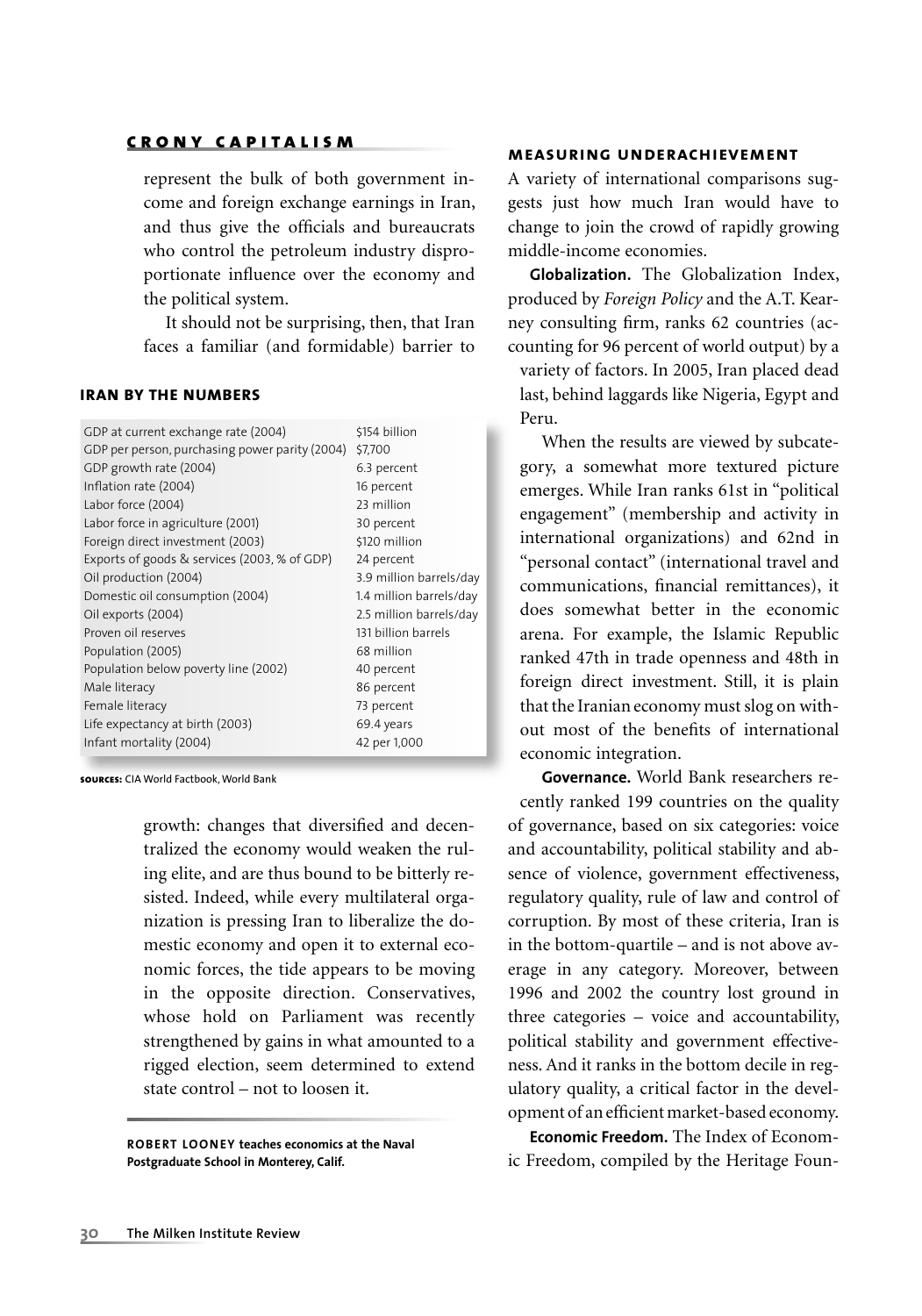

dation and the *Wall Street Journal*, scored Iran 148th out of 161 countries in 2005. Key problems include the abuse of individual property rights (especially when they clash with the interests of state-favored elites); the omnipresence of state-owned enterprises, which makes it difficult for private firms to compete; and the arcane rules of Islamic banking, which serve as a cover for noncompetitive lending practices.

**Access to Capital.** The Milken Institute's Capital Access Index weighs seven factors to gauge the ease with which productive enterprises gain access to financial capital. And here, too, Iran ranks near the bottom. In a sample of 121 countries, it was in 79th place in 2005, behind Mongolia and Uganda. Insight into the causes of Iran's low ranking can be found in the index's sub-rankings. Iran did especially poorly in the quality of the macroeconomic environment (93rd, below the Central African Republic and Honduras), the de**It is plain that the Iranian economy must slog on without most of the benefits of international economic integration.** 

gree of intervention in bank-based business finance (87th), the availability of alternative financing like venture capital and credit card loans (104th, behind Burundi and Guinea) and access to international sources of finance (98th, behind Angola and Armenia).

### **post-revolution policymaking**

There have been distinct phases in economic policymaking since the fall of the Shah. The first radical phase, from 1979 to 1981, was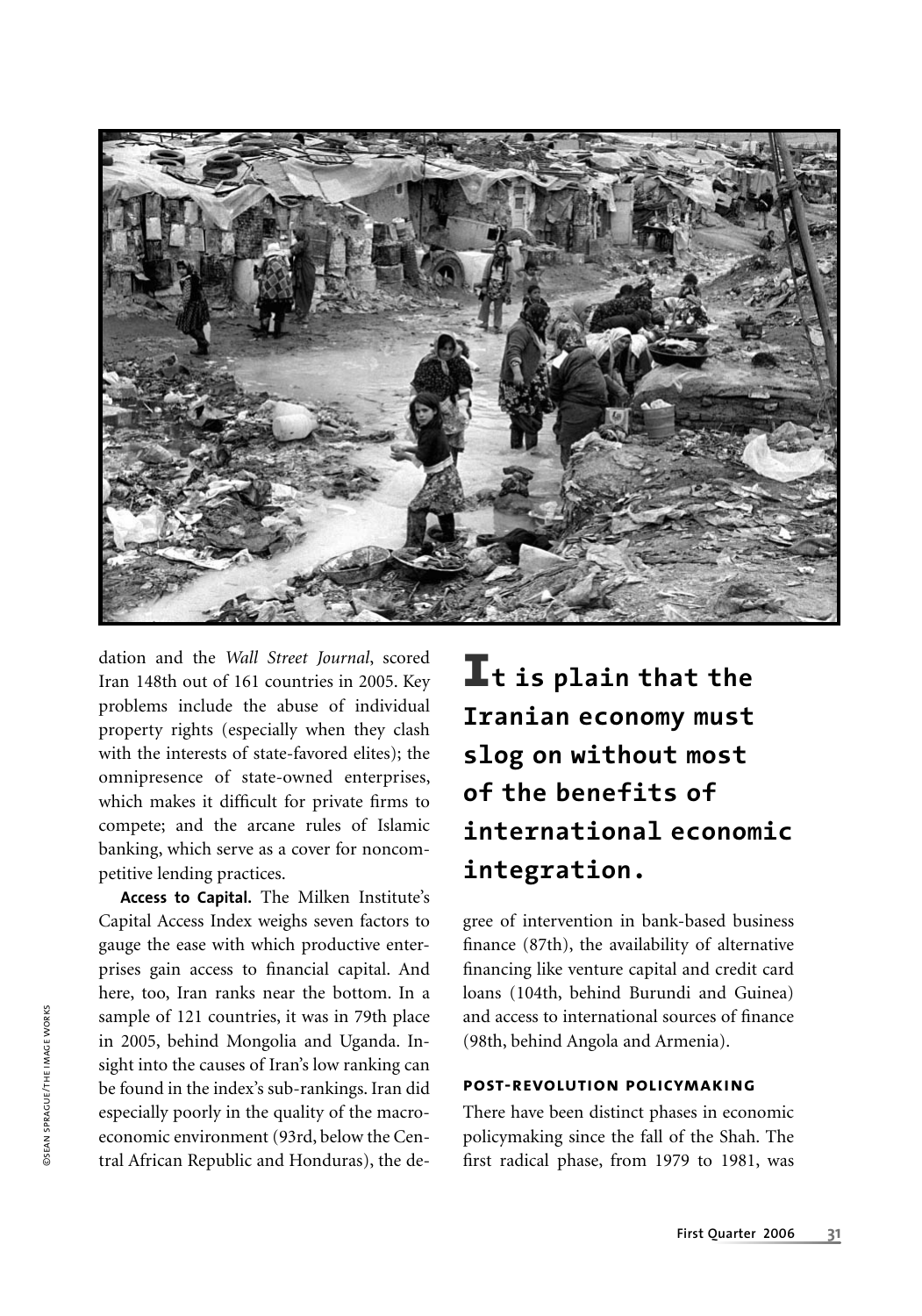highlighted by a wave of post-revolution nationalization and confiscation of property from individuals associated with the Shah's rule. The second radical phase, from 1982 to 1984, was marked by a shift from modern state socialism to strictly Islamic policies – notably, the imposition of interest-free banking and the dismantling of the Shah's brand of central planning.

The first pragmatic phase, from 1985 to 1989, was not marked by major changes in economic policy, but, instead, by modest opening to the West as part of a broad effort to cope with economic and military crises. The precipitating factor was the huge cost of the war with Iraq, as measured in both lives and money. Low oil prices exacerbated the economic problem.

The second pragmatic phase, from 1989 to 1997 (which coincided with Akbar Hashemi Rafsanjani's presidency), was marked by the introduction of five-year planning, some privatization of state enterprises, and moredetermined attempts to create ties to the West. Pragmatism, however, had its limits. The government did not back away from efforts to impose Islamic rules on the domestic economy, and did not reduce support for fundamentalist Islamic movements aboard.

The social reform phase, from 1997 to 2004, began with the election of Mohammed Khatami as president in 1997. His policies, opposed by the conservative the Shiite legal establishment, emphasized due process in law and relaxation of controls over political discussion and social customs. Khatami sought an economic third way for Iran that would somehow combine modernization with adherence to Islamic law. He also continued Rafsanjani's halting efforts to open Iran to the world economy. These steps, proposed by the World Bank and IMF in the early 1990s, were designed to diversify output, to discipline markets by opening them to foreign competition, and to reduce the role of the state in the economy. The package included:

**The harmonization of official and commercial exchange-rate regimes.** The Bank Markazi, Iran's Central Bank, now operates a "managed float" currency system, buying and selling foreign exchange in the global market. The Bank has the discretion to allow a modest depreciation of the Iranian rial in order to improve the competitiveness of non-oil exports – mostly petroleum-based chemicals and industrial goods. The medium-term goal was to allow the currency to float on its own.

**The adoption of a foreign investment law**, offering better protection for foreign investors and opening the entire industrial and services sectors to foreign direct investment. Most important, the law guarantees the right to repatriate both capital and profits.

Progress in trade liberalization, reflected in the reduction of non-tariff barriers (like quotas) and their replacement with tariffs, along with an easing of regulation on non-energy exporters.

Key financial services fixes, including the licensing of three private banks and insurance companies, and the recapitalization of the state-owned banks. Growth of private financial institutions should mean better access to credit for fledging entrepreneurs.

Proposed fiscal changes, including a plan to lower and simplify corporate and personal income taxes and to lower rates.

The current hard-line-conservative phase began in 2004 with the manipulation of Parliamentary elections, which created a radical Islamic majority and culminated in the election of an ultra-conservative president, Mahmoud Ahmadinejad, in the summer of 2005. It is not yet clear whether Ahmadinejad will attempt to fulfill his populist promises to cre-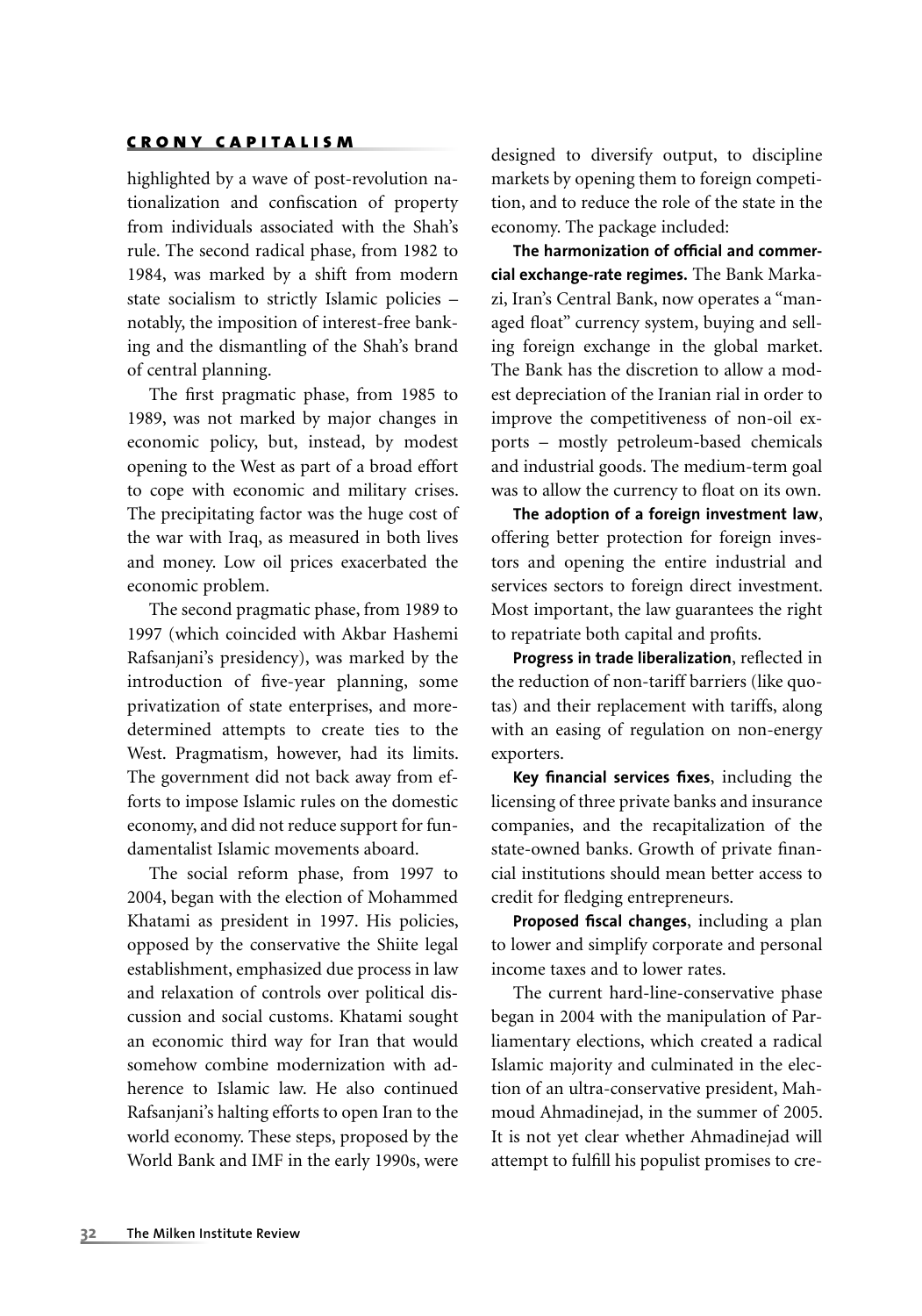### **Change is not a priority because the conservatives believe that as long as oil revenues are buoyant, the**

### **existing system is capable of generating enough economic trickle-down to keep discontent at bay.**

ate jobs and redistribute wealth. But even if he were to try, it is far from clear that he could deliver; the disenfranchised may have voted for him, but he could not have been elected without the blessing of the clerics, military officers and commercial interests who enjoy the fruits of government-as-usual.

What is the prospect for the creation of institutions capable of supporting a modern dynamic economy? The idea of adopting the ways of the West plainly offends the clerics. On a more fundamental level, change is not a priority because the conservatives believe that as long as oil revenues are buoyant, the existing system is capable of generating enough economic trickle-down to keep discontent at bay.

They are probably right. The Iranian reform movement has, to date, waxed and waned in counterpoint to economic growth. And growth has been closely tied to oil revenues. The boomlet in economic activity after the revolution coincided with a strong recovery in oil output. Similar peaks occurred from 1989 to 1991 and in 1996. The cycle is once again underway, following the rise in oil prices from 2000 to now.

### **diagnosis of the economic malaise**

Iran apparently suffers from what was once called "Dutch disease" (the Dutch have a lot of natural gas in the North Sea) and is now more commonly called the "resource curse." Paradoxically, natural resource wealth may



actually harm a country's prospects for development – especially where it accounts for the bulk of government revenues, as in the case of rentier states ranging from Kuwait to Brunei.

The damage done by the resource curse, which was originally linked to the tendency for an abundance of resource exports to increase the exchange value of the currency and thereby make non-resource exports uncompetitive in world markets, now seems broader and more difficult to correct. Large windfall gains associated with a rapid increase in oil revenues have been a particular problem because they create severe distortions in the political system as well as in the economy. In countries as diverse as Iran, Nigeria, Venezuela and Indonesia, the "free lunch" aspect of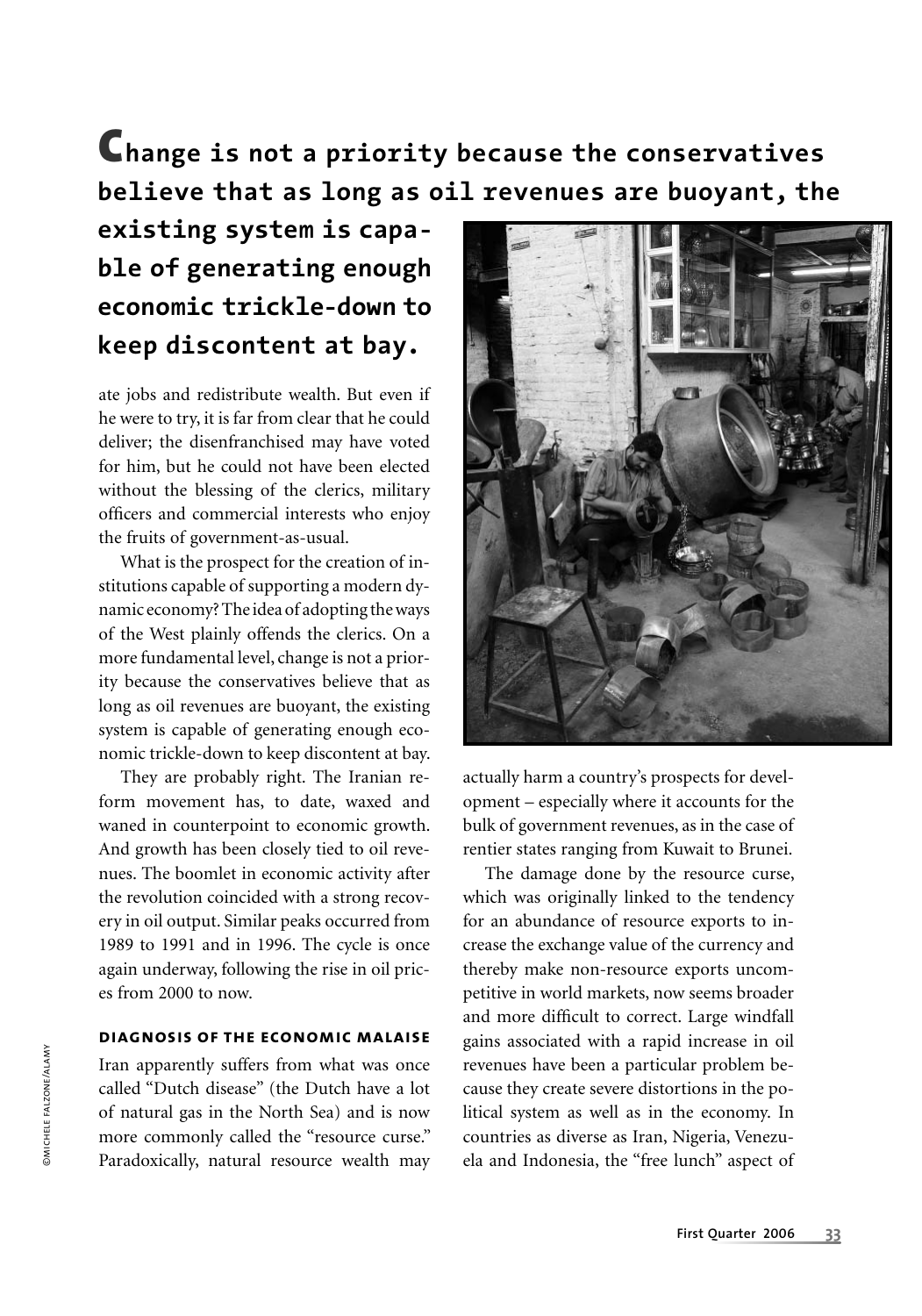oil revenues leads to government inefficiency and widespread corruption, undermining efforts to build the legal and social infrastructure that is needed for a market economy.

In Iran's case, no mark of economic failure stands out as much as the country's chronic unemployment. Between 1996 and 2000, 693,000 workers entered the labor market, while only 296,000 jobs were being created. Unemployment is somewhere between 15 and 25 percent, with a disproportionate share among urban youth. According to the World

may well be strongest when entrenched elites have access to oil revenues to muffle the discontent of the disenfranchised. It should not be surprising, then, that Iran's productivity actually fell in the first decade after the revolution and has stagnated since.

The proximate cause of the stagnant productivity in Iran is price distortion linked to regulation and subsidies. Subsidies on fuel, electricity, business loans and basic foods – intended to keep both the poor and their employers happy – run to tens of billions of dollars annually. Total consumer subsidies were

# **Cheap fuel provides incentives to substitute machinery for labor – just what the doctor didn't order in a country crawling with unskilled, unemployed youth.**

Bank, the creation of jobs to stabilize unemployment at an acceptable level would require a growth rate of roughly 6 percent. And this rate has only been achieved in oil boom years.

Another broad measure of the health of a developing country is the rate of productivity change. In rich countries, productivity improvements are driven largely by new technology. In poor ones, it is more a matter of institutional fl exibility – the capacity to move labor and capital from low-productivity activities (like subsistence farming and smallscale craft manufacturing) to high-productivity activities (like commercial agriculture and efficient-scale industry).

Almost inevitably, productivity growth makes some people worse off – for example, the local moneylender may find clients taking advantage of better terms at a new bank. Hence, change is resisted by many incumbent interests. And the success of the resistance equivalent to 14 percent of GDP in 2001 and 2002. And energy subsidies alone amounted to \$16 billion.

The system encourages the waste of fuel that could easily be sold for foreign exchange. Fuel prices are about one-tenth of world prices; accordingly, Iran uses a staggering 16 times as much energy per person as India. Moreover, cheap fuel creates incentives to substitute machinery for labor – just what the doctor didn't order in a country crawling with unskilled, unemployed youth.

Equally important, oil revenues have, in effect, enabled the government to maintain money-losing state-owned enterprises. As might be expected, those enterprises have not been able to generate jobs. During the 1990s, about 70 percent of employment creation in Iran was in the private sector, in spite of the fact that state-owned enterprises dominate much of production. Note, too, that Iran's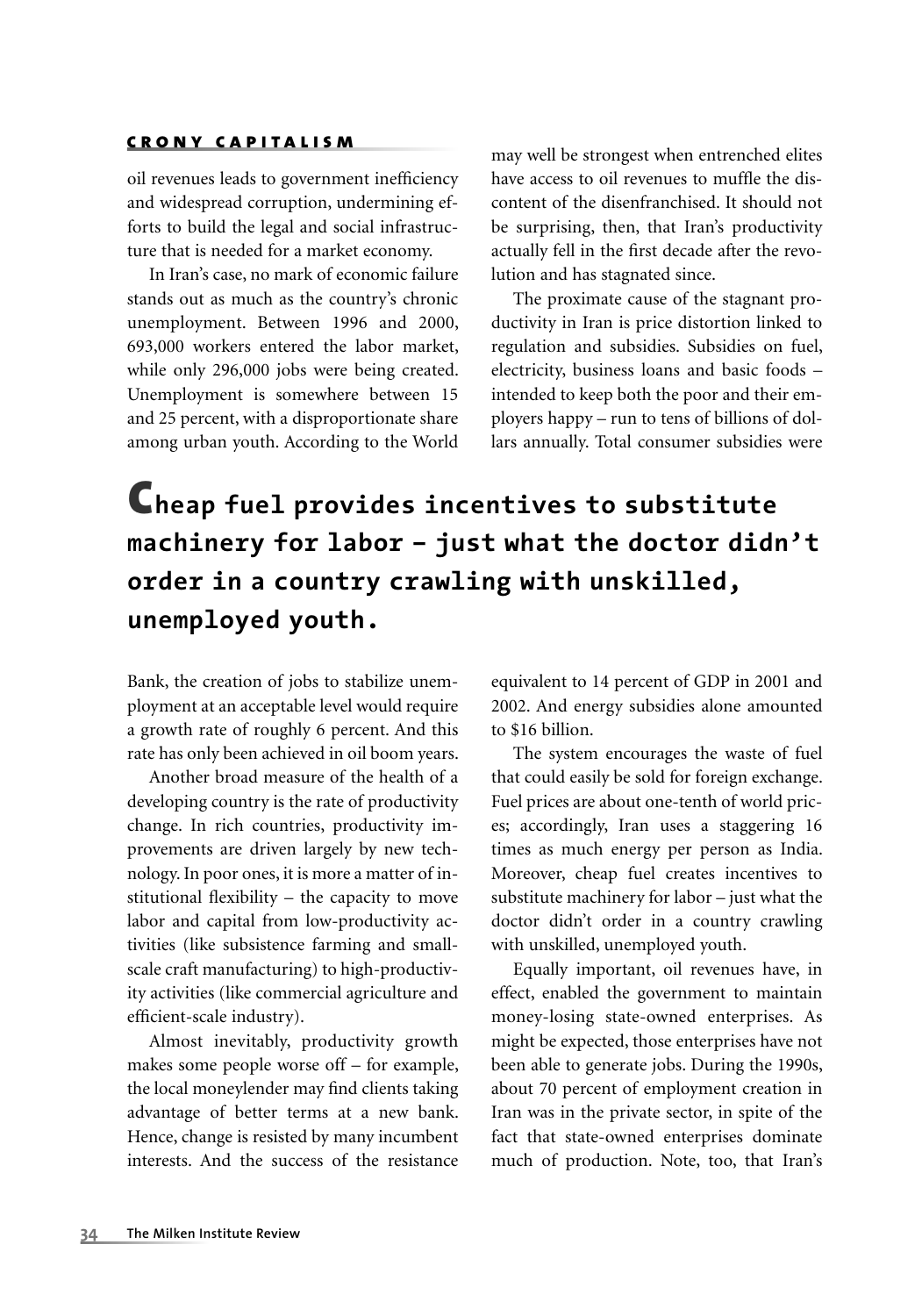state-owned enterprises are not held to international standards of accounting – and are thus an irresistible vehicle for corruption.

A striking peculiarity of the Iranian economy is the pervasive influence of non-profit foundations, known as bonyads, that function as huge conglomerate enterprises. They enjoy a long history of social and communal service in the Muslim world. In some countries, bonyads are under direct control of a

support for the regime, along with an enduring patron-client relationship. The regime draws support from this large clientele group in times of social unrest. But the lack of accountability virtually guarantees that much of the foundations' assets are diverted from their nominal goals.

State-owned enterprises and bonyads have been allowed to monopolize wide swaths of trade and business. The bonyads alone con-



government ministry. In others, they function semi-autonomously, but with some degree of government supervision. In Iran, such checks are largely absent.

The foundations' heads are appointed by the supreme religious leader and report to him rather than to the president or to Parliament. So there is no clear system of accountability. Periodic attempts by Parliament to assert control over them have been met by a stone wall.

The mullahs have used these foundations to help the poor and victims of the Iran-Iraq war – as well as to line their own pockets. This policy has created an important social base of trol 25 percent of GDP and enjoy preferential access to bank credit, hard currency, government licenses and lucrative contracts, thus crowding out more productive private sector activities.

For their part, the state-owned enterprises require massive subsidies from the government to stay afloat. Indeed, the political imperative to finance them largely explains why Iran has been plagued by chronic budget deficits. The country's post-1980 monetary expansion (and subsequent inflation) can be traced directly back to the government's unwillingness to oppose the credit demands of such politically powerful groups.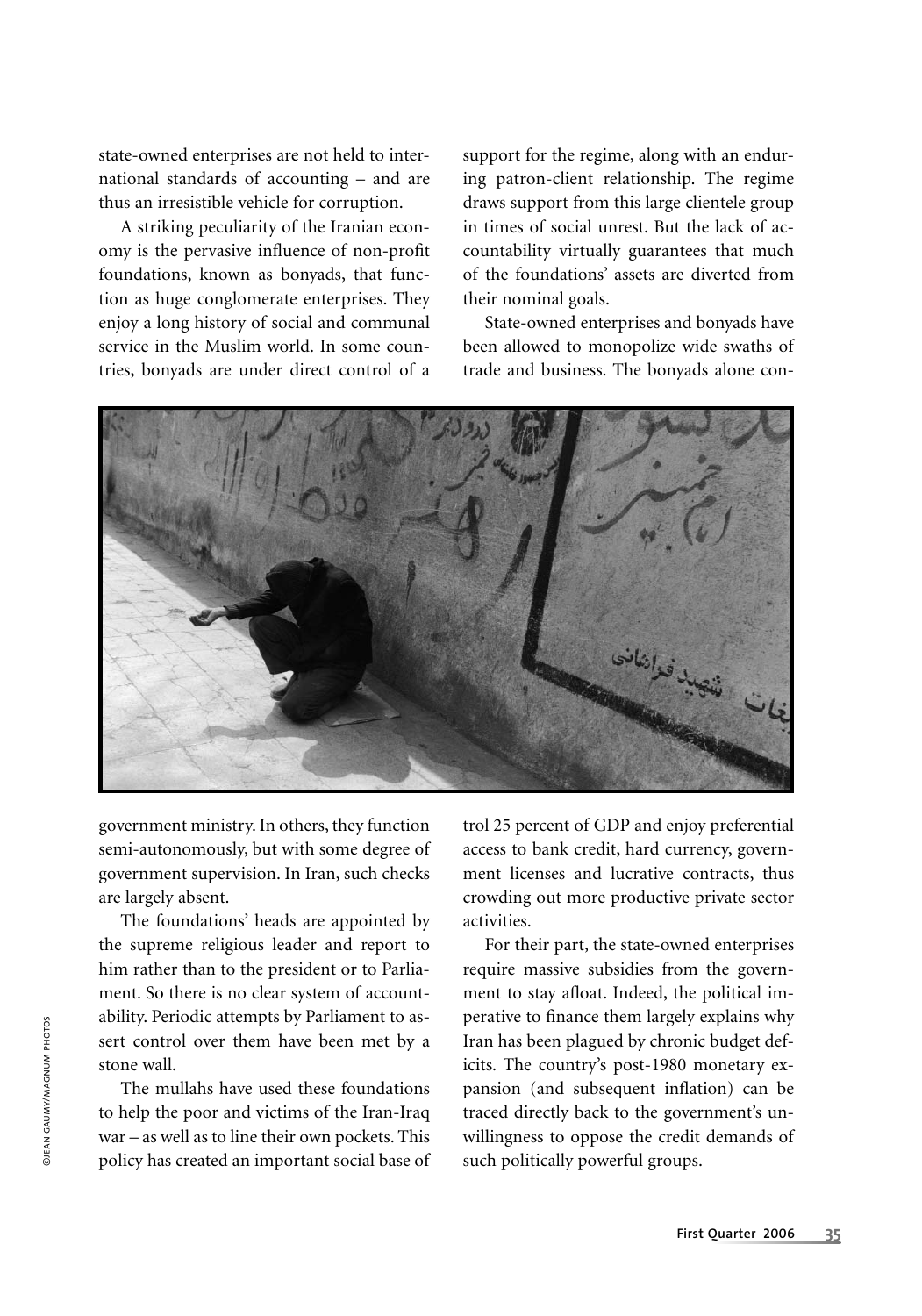The net effect of the government's massive subsidies, as well as its support of highly inefficient state enterprises and bonyads, has been to keep the country dependent on oil and to attenuate the rise of a more productive private sector needed to break out of economic stagnation. Oil revenues still represent 80 percountry has reached a point at which business-as-usual is untenable. The balanced growth needed to tackle unemployment and poverty is simply not possible without a shift to free markets.

While few economists in the West would quibble with this assessment, Iran does not have the political will or institutions to carry



cent of Iran's total exports and half of government revenues. The IMF estimates that the country's fiscal balances deteriorate by about 7 percent for every 10 percent decline in oil prices – a scenario that makes for a precarious economic future.

### **the future – possible alternatives**

Has Iran's Islamic revolution failed? Others will have to judge the religious dimensions of the question. What is clear, though, is that the regime has failed to deliver on its self-proclaimed goals of social justice and prosperity.

Is there a way out of the economic morass? The orthodox prescription has been best laid out by the IMF, which has argued that the

out broad-based reforms. In fact, reforms carry major transition costs: increased unemployment in the short run as the stateowned enterprises shed weight or close their doors, as well as long-term pain for elites whose economic privileges would be challenged.

Other countries that have undertaken similar reform programs have usually done so only because they had little left to lose – and much to gain by qualifying for loans from the Internatioinal

Monetary Fund and World Bank. However, high oil prices make it likely that Iran will be able to muddle along for the foreseeable future. Equally important, the coalition of interests with a stake in the status quo remains potent. The higher taxes needed to curb inflation and generate resources for infrastructure development would be costly to both incumbent businesses and to the bonyads. The same can be said for deregulation and efforts to curb restraints on commerce.

Privatization of state banks and insurance companies is bitterly opposed by the mullahs, both because it would undermine the ban on charging interest and because it would close bent businesses and to the bonyads. The same<br>can be said for deregulation and efforts to<br>curb restraints on commerce.<br>Privatization of state banks and insurance<br>companies is bitterly opposed by the mullahs,<br>both because it